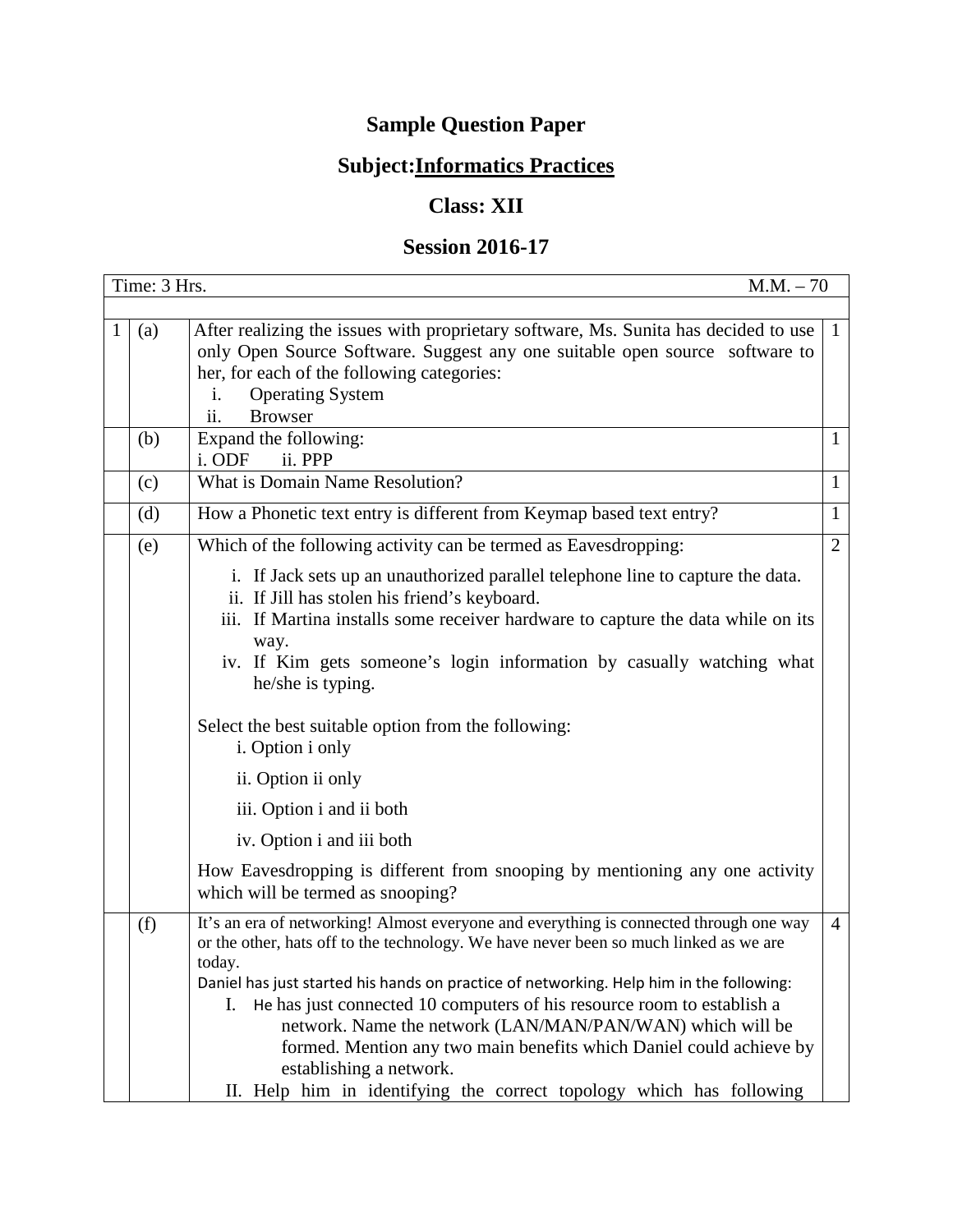|   |     | characteristics:                                                                                                                                                                                                                                                                                                                                                                                                                                                                                                                     |                |
|---|-----|--------------------------------------------------------------------------------------------------------------------------------------------------------------------------------------------------------------------------------------------------------------------------------------------------------------------------------------------------------------------------------------------------------------------------------------------------------------------------------------------------------------------------------------|----------------|
|   |     | Its very easy to diagnose the fault in this topology.<br>Failure of central hub/switch leads to failure of the entire<br>network.                                                                                                                                                                                                                                                                                                                                                                                                    |                |
|   |     | Depict the topology by drawing the diagram showing 4 interconnected<br>computers through central hub/switch.                                                                                                                                                                                                                                                                                                                                                                                                                         |                |
| 2 | (a) | Shalini is learning Java programming language, as it allows developers to write<br>code that can run on any machine, regardless of architecture or platform. Help her<br>in finding solutions of her problems:<br>She wants to compare two integer values for equality in her java code. Out<br>$\mathbf{I}$ .<br>of $(=)$ and $(==)$ , which operator she should use and why?<br>II. Help her in writing Java code to initialize two integer variables named<br>num1 and num2 with values 5 and 10 respectively. Increase the value | $\overline{4}$ |
|   | (b) | of num1 by 5 and decrease the value of num2 by 5.<br>Mr. Sahil, a programmer in a VISA processing company, has written the<br>following code:                                                                                                                                                                                                                                                                                                                                                                                        | $\overline{2}$ |
|   |     | int ch=Integer.parseInt(jTextField1.getText());<br>switch(ch)<br>case 1:<br>jTextField2.setText("Short Term Single Entry Visa Granted");<br>case 2:<br>jTextField2.setText("Short Term Multiple Entry Visa Granted");<br>case 3:<br>jTextField2.setText("Long Term Single Entry Visa Granted");<br>case 4:<br>jTextField2.setText("Long Term Multiple Entry Visa Granted");<br>default:<br>jTextField2.setText("Invalid Entry");<br>ł                                                                                                |                |
|   |     | No matter what value is being entered in the text field jTextField1, this program<br>always give a message "Invalid Entry". Help Mr. Sahil in identifying the problem<br>and its reason. Also suggest him a suitable correction in the code.                                                                                                                                                                                                                                                                                         |                |
|   | (c) | Realizing the importance of the Internet, Ms. Shikha a Mathematics teacher, has<br>decided to use Internet as a medium to teach her students Mathematics in an<br>interesting way.                                                                                                                                                                                                                                                                                                                                                   | $\overline{4}$ |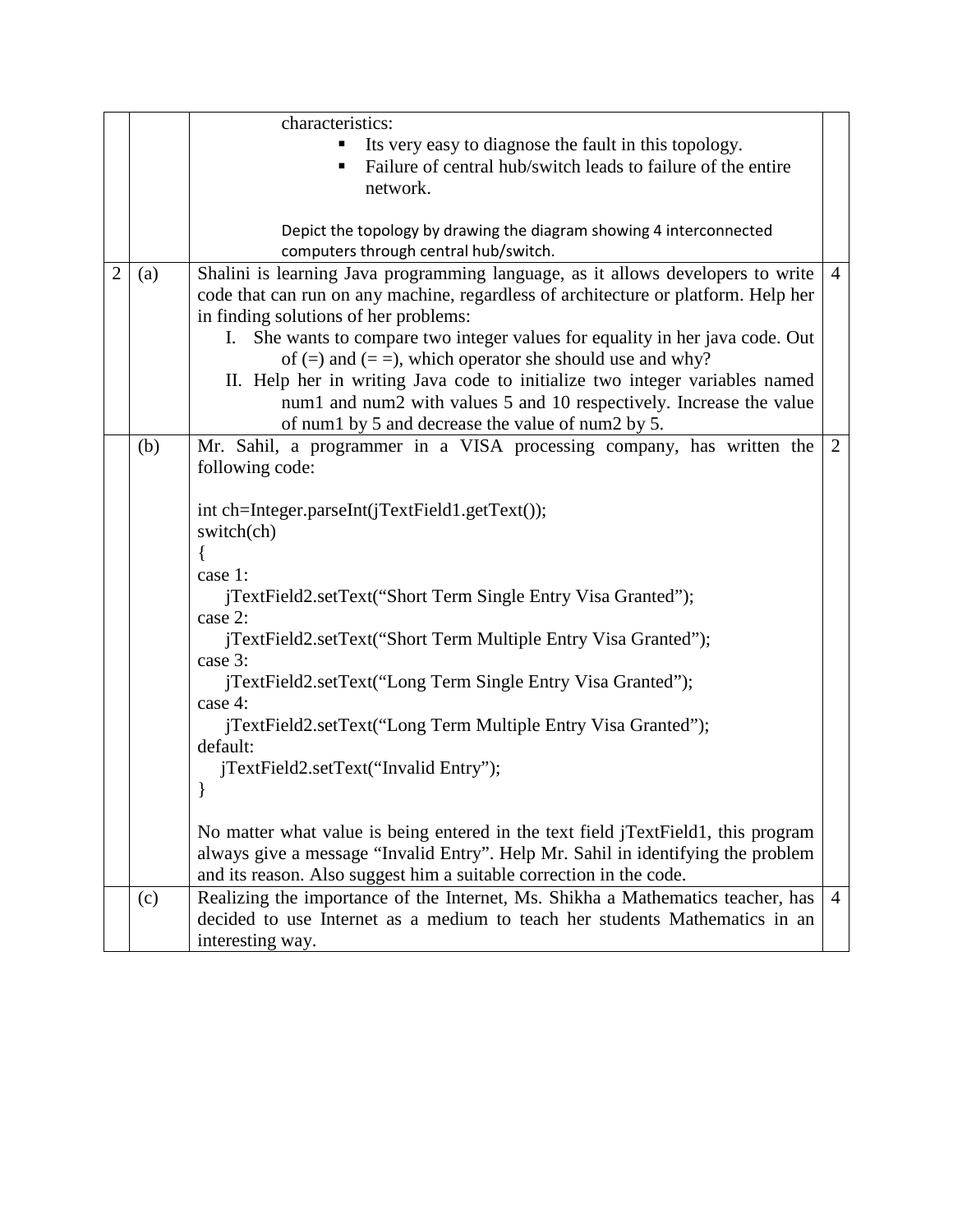|                                                                          | on the topic "Shapes" using HTML.                                             |                                                    |                            |  |
|--------------------------------------------------------------------------|-------------------------------------------------------------------------------|----------------------------------------------------|----------------------------|--|
|                                                                          | Mathematics in a fun way                                                      |                                                    |                            |  |
| <b>Shapes</b><br>Circle                                                  | Images                                                                        |                                                    |                            |  |
| Square                                                                   |                                                                               |                                                    |                            |  |
| corrections:<br><html></html>                                            | desired output. Help her in identifying the error(s) and suggest the suitable |                                                    |                            |  |
|                                                                          | <head><title>Shapes</title></head>                                            |                                                    |                            |  |
| $<$ body $>$<br><table><br/><math>&lt;</math>tr<math>&gt;</math></table> |                                                                               |                                                    |                            |  |
| $\langle tr \rangle$<br>$<$ tr $>$<br><td>Shapes</td>                    | Shapes                                                                        | <table heading="">Mathematics in a fun way</table> |                            |  |
| <td>Images</td><br>$\langle tr \rangle$<br>$<$ tr $>$                    | Images                                                                        |                                                    |                            |  |
| <td>Circle</td><br>$\langle tr \rangle$                                  | Circle                                                                        | <td><img source="circle.jpg"/></td>                | <img source="circle.jpg"/> |  |
| $<$ tr $>$<br><td>Square</td><br>$\langle tr \rangle$                    | Square                                                                        | <td><img source="square.jpg"/></td>                | <img source="square.jpg"/> |  |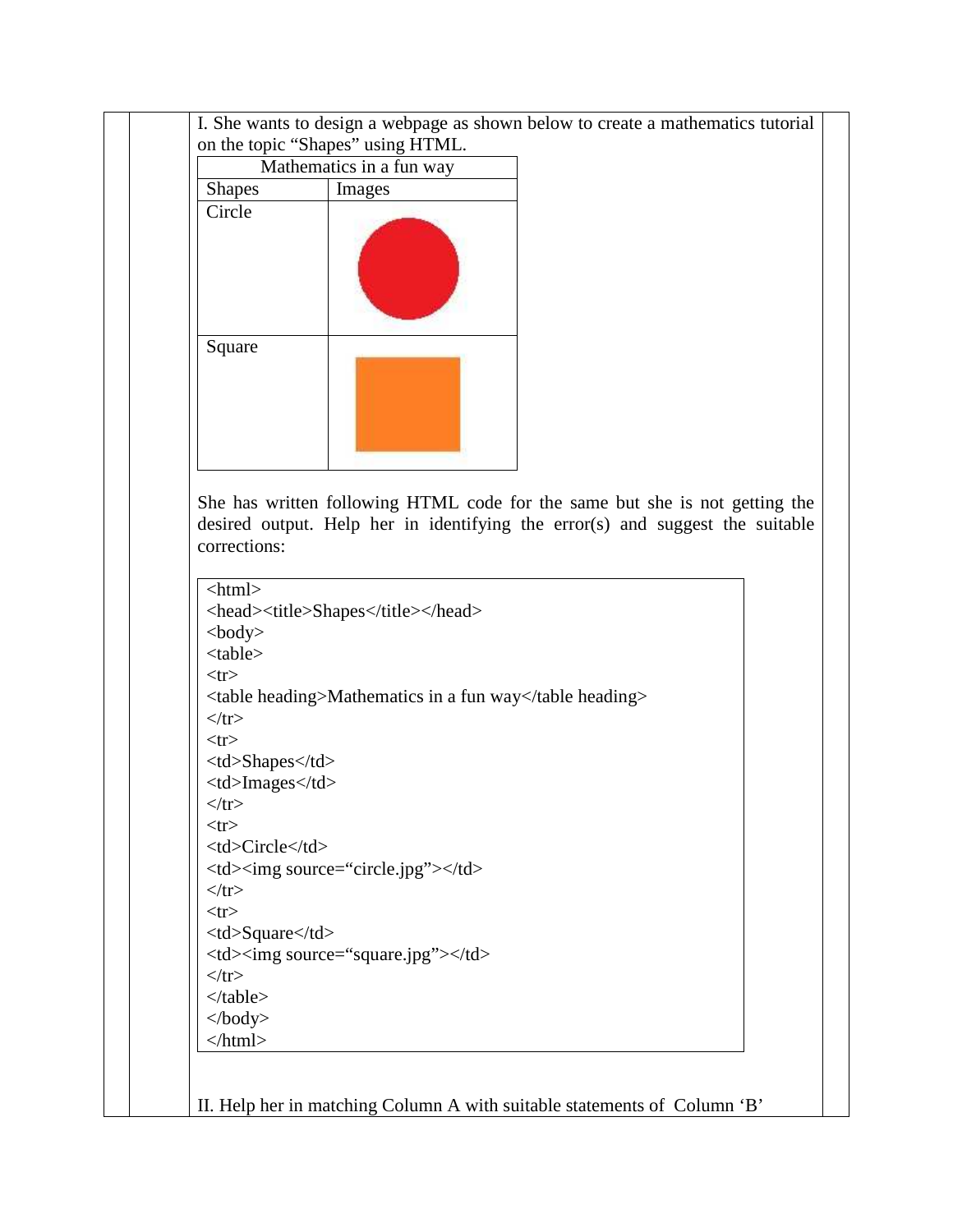|                |     | Column A                                                                     | Column B                                                                         |                |  |  |
|----------------|-----|------------------------------------------------------------------------------|----------------------------------------------------------------------------------|----------------|--|--|
|                |     | <b>XML</b>                                                                   | We use predefined tags to design                                                 |                |  |  |
|                |     |                                                                              | webpages.                                                                        |                |  |  |
|                |     | It is designed to store                                                      | <b>HTML</b>                                                                      |                |  |  |
|                |     | and transport data                                                           |                                                                                  |                |  |  |
|                |     | Tags<br>are<br>not<br>case                                                   | <b>XML</b>                                                                       |                |  |  |
|                |     | sensitive                                                                    |                                                                                  |                |  |  |
|                |     | <b>HTML</b>                                                                  | Elements must have a closing tag.                                                |                |  |  |
| 3              | (a) |                                                                              | In today's digitized world with a need to store data electronically, it is very  | $\overline{4}$ |  |  |
|                |     |                                                                              | important to store the data in the databases. SQL is used to interact with the   |                |  |  |
|                |     | Database Management System.                                                  |                                                                                  |                |  |  |
|                |     |                                                                              |                                                                                  |                |  |  |
|                |     |                                                                              | I. Classify the following commands according to their type : (DDL/DML)           |                |  |  |
|                |     | i. INSERT INTO                                                               | ii. ALTER TABLE                                                                  |                |  |  |
|                |     |                                                                              | II. Which clause would you use with Select to achieve the following:             |                |  |  |
|                |     |                                                                              | i. To select the values that match with any value in a list of specified values. |                |  |  |
|                |     |                                                                              | ii. Used to display unrepeated values of a column from a table.                  |                |  |  |
|                |     |                                                                              | III. Chhavi has created a table named Orders, she has been asked to increase the |                |  |  |
|                |     |                                                                              | value of a column named salesamount by 20. She has written the following query   |                |  |  |
|                |     | for the same.                                                                |                                                                                  |                |  |  |
|                |     |                                                                              | Alter table Orders Add salesamount = salesamount + 20;                           |                |  |  |
|                |     |                                                                              |                                                                                  |                |  |  |
|                |     | Is it the correct query? Justify.                                            |                                                                                  |                |  |  |
|                |     |                                                                              |                                                                                  |                |  |  |
|                | (b) |                                                                              | I. Name any one Single row function and any one Aggregate function. Also         | $\overline{4}$ |  |  |
|                |     |                                                                              | mention the difference in their working.                                         |                |  |  |
|                |     |                                                                              | II. Explain why the following queries give different outputs on execution:       |                |  |  |
|                |     |                                                                              |                                                                                  |                |  |  |
|                |     | i. SELECT COUNT(ENAME) FROM EMP;                                             |                                                                                  |                |  |  |
|                |     | Output:                                                                      |                                                                                  |                |  |  |
|                |     | 5                                                                            |                                                                                  |                |  |  |
|                |     |                                                                              |                                                                                  |                |  |  |
|                |     |                                                                              | ii. SELECT Count(*) FROM EMP;                                                    |                |  |  |
|                |     | Output:                                                                      |                                                                                  |                |  |  |
|                |     | 8                                                                            |                                                                                  |                |  |  |
|                | (c) |                                                                              | Geetanjali had created a table "Customer" in the database "Test". Immediately    | 2              |  |  |
|                |     |                                                                              | after the successful creation of the database, she wrote the Rollback command to |                |  |  |
|                |     |                                                                              | undo the creation of the table. Did she execute rollback successfully? Explain.  |                |  |  |
| $\overline{4}$ | (a) |                                                                              | Ms. Meena is not able to understand the statement "Java is a case sensitive"     | $\mathbf{1}$   |  |  |
|                |     |                                                                              | language". Help her in understanding the above mentioned statement by giving     |                |  |  |
|                |     | suitable example.                                                            |                                                                                  |                |  |  |
|                | (b) |                                                                              | Ms. Rachel is designing a frame in Netbeans in which she has used four Radio     | $\overline{1}$ |  |  |
|                |     |                                                                              | Button controls. She want that only one radio button out of four should be       |                |  |  |
|                |     | selected at a time. Which property of the Radio Button should be selected to |                                                                                  |                |  |  |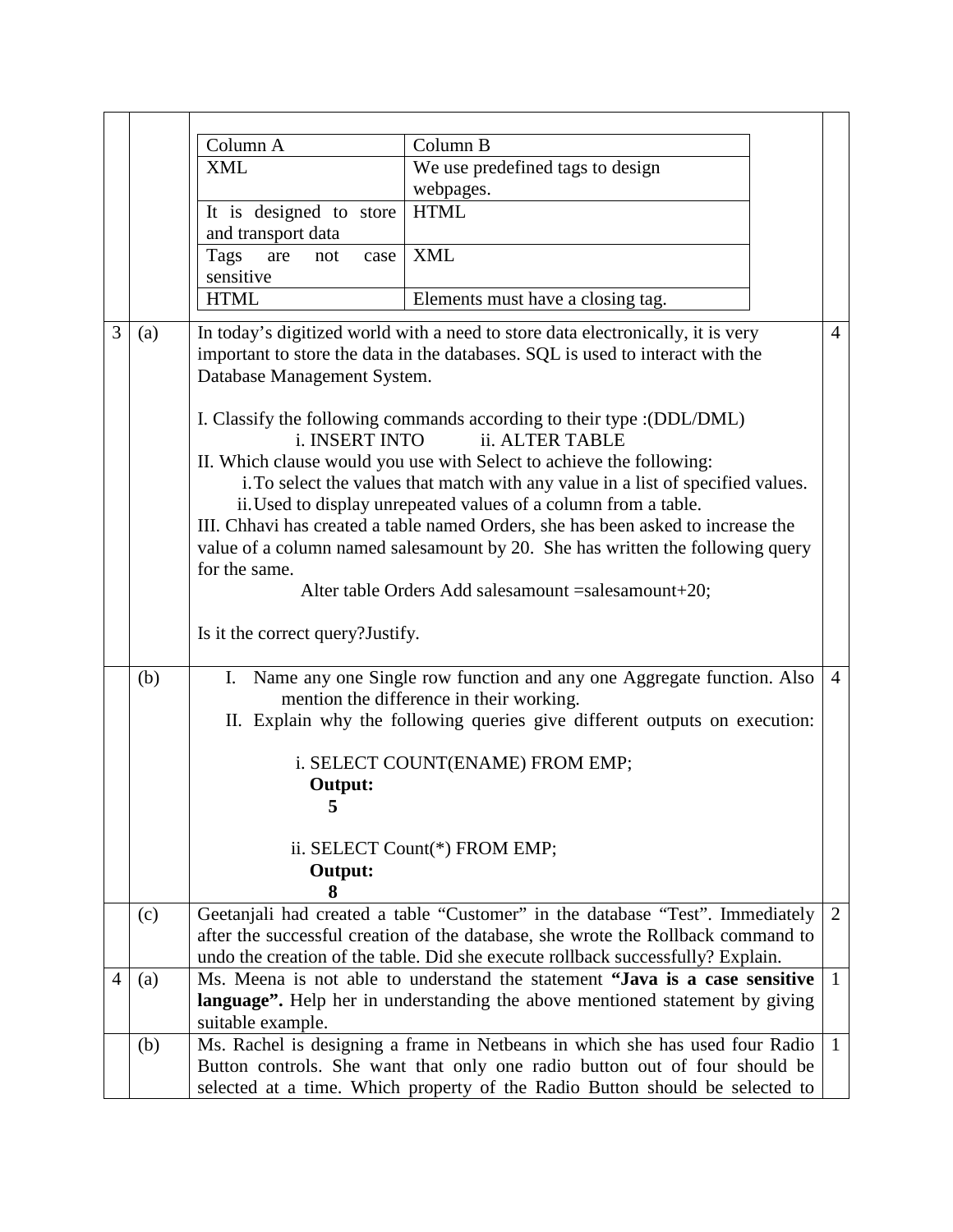|     | achieve the same?                                                                                                                                                                                                                                 |                |  |  |
|-----|---------------------------------------------------------------------------------------------------------------------------------------------------------------------------------------------------------------------------------------------------|----------------|--|--|
| (c) | What will be displayed in jTextArea1 after the following code is executed:                                                                                                                                                                        | $\mathbf{1}$   |  |  |
|     | int i;                                                                                                                                                                                                                                            |                |  |  |
|     | for(i=10;i $<50$ ;i=i+30)                                                                                                                                                                                                                         |                |  |  |
|     |                                                                                                                                                                                                                                                   |                |  |  |
|     | $i=i+15;$                                                                                                                                                                                                                                         |                |  |  |
|     | jTextArea1.append(""+i);                                                                                                                                                                                                                          |                |  |  |
|     |                                                                                                                                                                                                                                                   |                |  |  |
| (d) | jTextArea1.append("\n"+i);<br>Do as directed :                                                                                                                                                                                                    | $\overline{4}$ |  |  |
|     |                                                                                                                                                                                                                                                   |                |  |  |
|     | I. Find the output of the following Java code snippet after execution of each java<br>statement labelled as Stmt 1, Stmt 2, Stmt 3, Stmt 4:                                                                                                       |                |  |  |
|     | String str1="VASUDHAIVA", str2="KUTUMBAKAM";                                                                                                                                                                                                      |                |  |  |
|     | $jTextArea1.append((str1.substring(0,4)))$ ;<br>$//$ Stmt 1                                                                                                                                                                                       |                |  |  |
|     | $jTextArea1.append((str2.substring(4)))$ ;<br>$//$ Stmt 2                                                                                                                                                                                         |                |  |  |
|     | jTextArea1.setText(jTextArea1.getText()+jTextArea1.getText().length());//Stmt 3                                                                                                                                                                   |                |  |  |
|     | jOptionPane1.showMessageDialog(null,jTextArea1.getText().length()); //Stmt 4                                                                                                                                                                      |                |  |  |
|     | II. Rewrite the following code using do while loop:                                                                                                                                                                                               |                |  |  |
|     | int num=Integer.parseInt(jTextField1.getText());                                                                                                                                                                                                  |                |  |  |
|     | while( $num < = 40$ )                                                                                                                                                                                                                             |                |  |  |
|     |                                                                                                                                                                                                                                                   |                |  |  |
|     | jOptionPane1.showMessageDialog(null,num);                                                                                                                                                                                                         |                |  |  |
|     | $num = num * 20;$                                                                                                                                                                                                                                 |                |  |  |
|     | jOptionPane1.showMessageDialog(null,"Bye Bye");                                                                                                                                                                                                   |                |  |  |
| (e) | The following code has error(s). Rewrite the correct code underlining all the                                                                                                                                                                     | 2              |  |  |
|     | corrections made:                                                                                                                                                                                                                                 |                |  |  |
|     | value1=1, value2=2;                                                                                                                                                                                                                               |                |  |  |
|     | while(value1 <value2)< td=""><td></td></value2)<>                                                                                                                                                                                                 |                |  |  |
|     | jTextArea1.append ("\n"+value1*value2;<br>$value1++$                                                                                                                                                                                              |                |  |  |
|     |                                                                                                                                                                                                                                                   |                |  |  |
|     |                                                                                                                                                                                                                                                   |                |  |  |
| (f) | Mr. Ashish works as a programmer in "Universal Technologies Pvt. Ltd.". He has<br>designed a Library software to generate the member ship fee depending upon the<br>membership type considering discount eligibility as well. A screenshot of the |                |  |  |
|     | same is shown below:                                                                                                                                                                                                                              |                |  |  |
|     |                                                                                                                                                                                                                                                   |                |  |  |
|     |                                                                                                                                                                                                                                                   |                |  |  |
|     |                                                                                                                                                                                                                                                   |                |  |  |
|     |                                                                                                                                                                                                                                                   |                |  |  |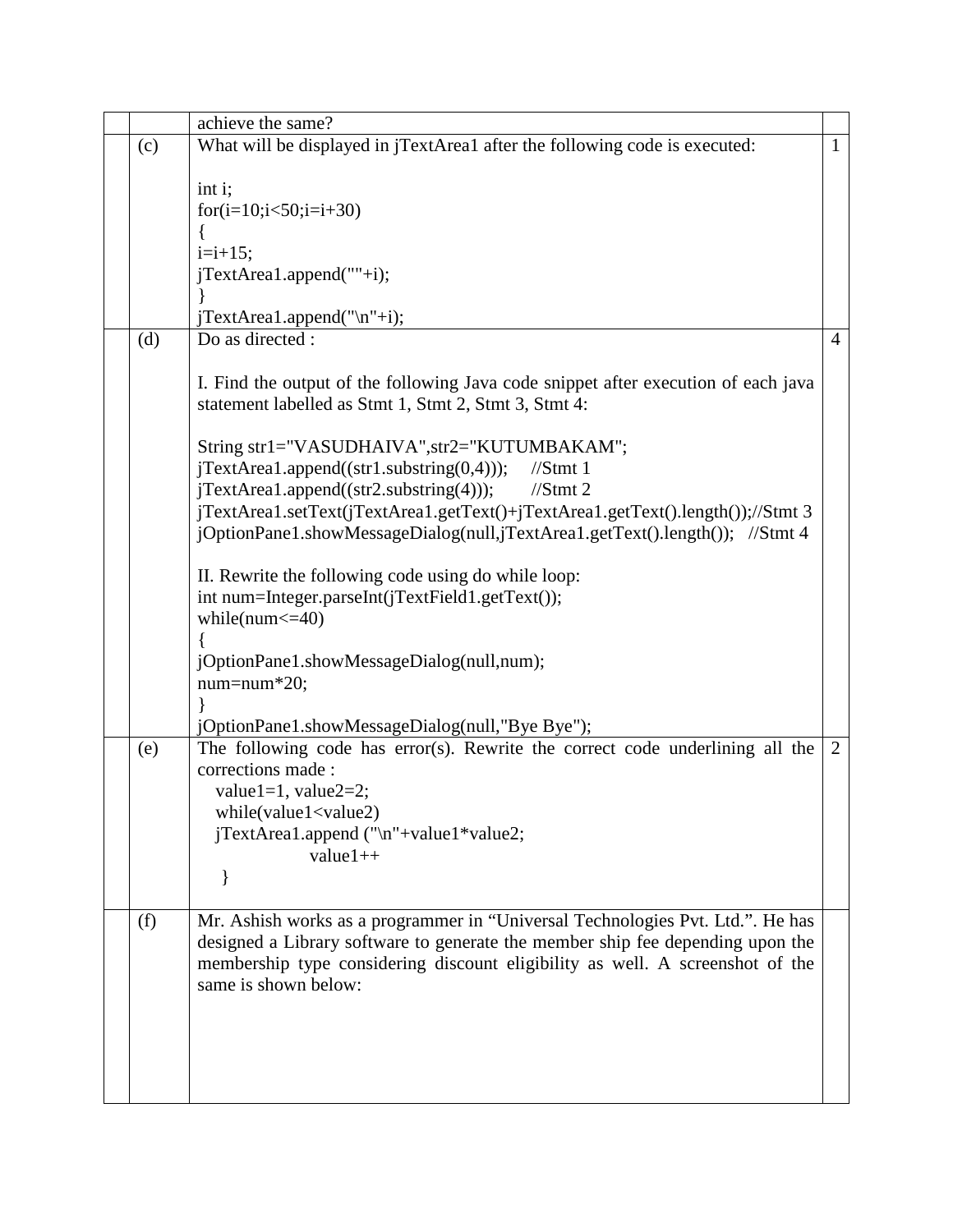|                      | Reader's Paradise Library                       |  |
|----------------------|-------------------------------------------------|--|
| Member Name          | Syueon Lee                                      |  |
| Age                  | 17                                              |  |
| MembershipType       | $\odot$ Monthly $\odot$ Quaterly $\odot$ Yearly |  |
|                      | <b>Check Fee</b>                                |  |
| Fee                  | 1000                                            |  |
| Discount Eligibility | Students Other                                  |  |
|                      | <b>Check Discount</b>                           |  |
| Discount             | 200                                             |  |
|                      | Calculate                                       |  |
| Net Fee              | 800                                             |  |
|                      | <b>Clear All</b>                                |  |

Help him in writing the code to do the following:

i. After selecting appropriate Radio Button, when 'Check Fee' button is clicked, fee should be displayed in the respective text field according to the following criteria:

6

| Membership Type | Fee  |
|-----------------|------|
| Monthly         | 500  |
| Quarterly       | 1000 |
| Yearly          | 1500 |

ii. After selecting appropriate Radio Button, when 'Check Discount' button is clicked, appropriate discount should be displayed in the respective text field according to the following criteria:

| Discount Eligibility | Discount |
|----------------------|----------|
| <b>Students</b>      | 200      |
| Other                | 100      |
|                      |          |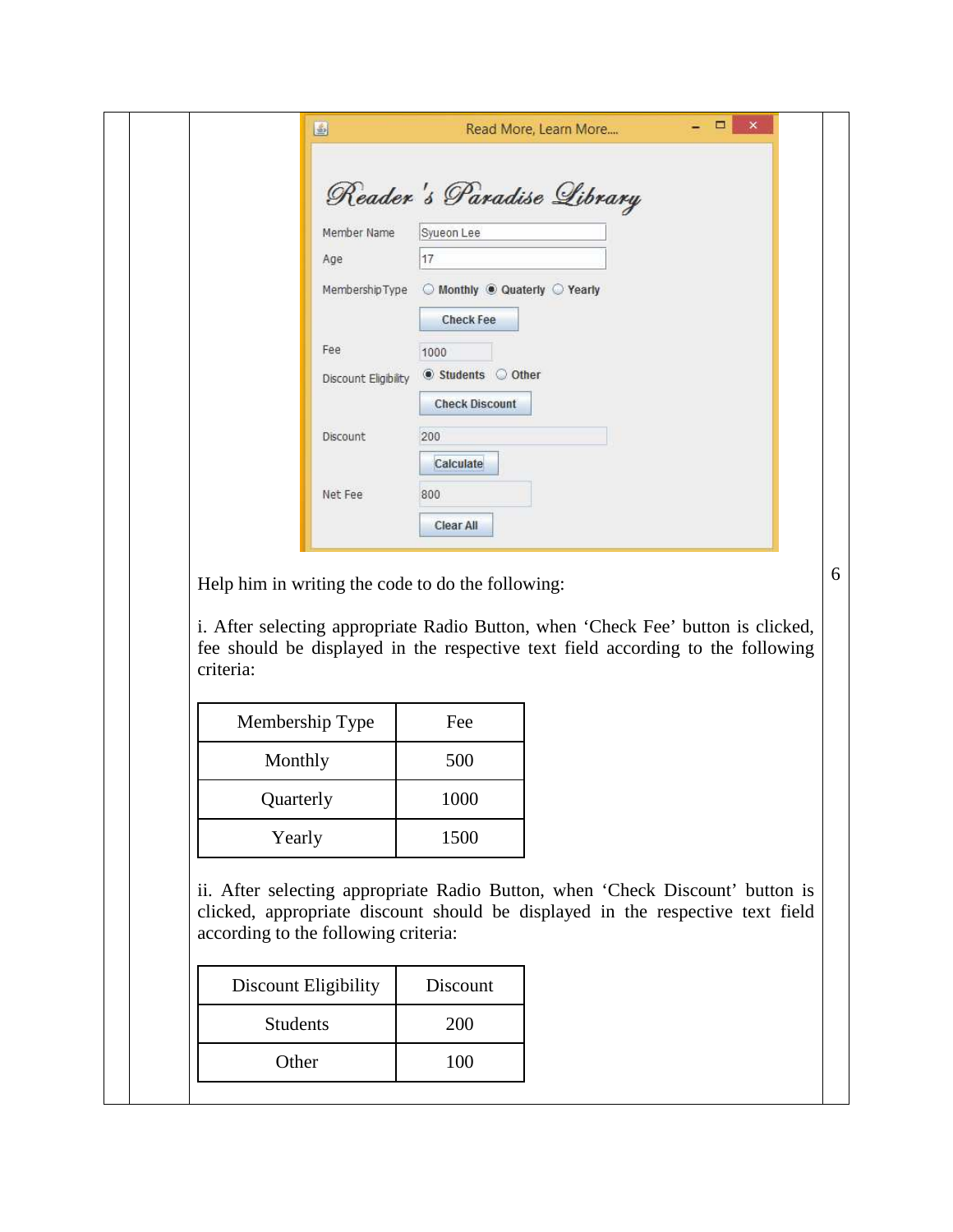|   |     | iii. When 'Calculate' button is clicked, Net Fee should be calculated and                                 |         |                               |        |                 |                                                                        |                |  |
|---|-----|-----------------------------------------------------------------------------------------------------------|---------|-------------------------------|--------|-----------------|------------------------------------------------------------------------|----------------|--|
|   |     | displayed in the respective text field as per the given formula:                                          |         |                               |        |                 |                                                                        |                |  |
|   |     |                                                                                                           |         |                               |        |                 |                                                                        |                |  |
|   |     | Net Fee = Fee $-$ Discount                                                                                |         |                               |        |                 |                                                                        |                |  |
|   |     | iv. When 'Clear All' button is clicked, All the text fields should be cleared.                            |         |                               |        |                 |                                                                        |                |  |
| 5 | (a) | Write the output of the following SQL queries:<br>$\mathbf{1}$<br>SELECT POW(INSTR('My_Database','_'),2); |         |                               |        |                 |                                                                        |                |  |
|   | (b) | $\mathbf{1}$<br>Is NULL and 0(zero) same? Jusify your answer.                                             |         |                               |        |                 |                                                                        |                |  |
|   | (c) | $\overline{2}$<br>Observe the given table carefully and answer the following questions:                   |         |                               |        |                 |                                                                        |                |  |
|   |     |                                                                                                           |         |                               |        |                 |                                                                        |                |  |
|   |     | PanNo<br>Name                                                                                             |         |                               |        | Phoneno         | Address                                                                |                |  |
|   |     | CIZPW123A                                                                                                 |         | Rajesh Kumar                  |        | 9599123456      | WZ11 - Rajouri                                                         |                |  |
|   |     |                                                                                                           |         |                               |        |                 | Garden, Delhi                                                          |                |  |
|   |     | ABWQ2341B                                                                                                 |         | Hemant Kumar                  |        | 9812345678      | Modern                                                                 |                |  |
|   |     |                                                                                                           |         |                               |        |                 | Apartments,                                                            |                |  |
|   |     | DERA9786T                                                                                                 |         | Naveen Sharma                 |        | 7868654235      | Pitampura, Delhi<br>CA 22, Sector 21                                   |                |  |
|   |     |                                                                                                           |         |                               |        |                 | Rohini, Delhi                                                          |                |  |
|   |     | PARD3457L                                                                                                 |         | Sourabh Verma                 |        | 8933217645      | JD 61,                                                                 |                |  |
|   |     |                                                                                                           |         |                               |        |                 | Sector20, Gurgaon                                                      |                |  |
|   |     | <b>GDTF8762P</b>                                                                                          |         | Nishant Kumar                 |        | <b>NULL</b>     | Modern                                                                 |                |  |
|   |     |                                                                                                           |         |                               |        |                 | Apartments,                                                            |                |  |
|   |     |                                                                                                           |         |                               |        |                 | Pitampura, Delhi                                                       |                |  |
|   |     | <b>MERT2376G</b>                                                                                          |         | Hemant Kumar                  |        | 9811110891      | F40, Sector 19,                                                        |                |  |
|   |     |                                                                                                           |         |                               |        |                 | Rohini, Delhi                                                          |                |  |
|   |     |                                                                                                           |         |                               |        |                 |                                                                        |                |  |
|   |     | i.                                                                                                        | answer. |                               |        |                 | Name the column that might have a Primary Key constraint. Justify your |                |  |
|   |     | ii.                                                                                                       |         |                               |        |                 | Name the column that might have a Unique constraint. Justify your      |                |  |
|   |     |                                                                                                           | answer. |                               |        |                 |                                                                        |                |  |
|   | (d) |                                                                                                           |         | Consider the following table: |        |                 |                                                                        | $\overline{4}$ |  |
|   |     |                                                                                                           |         |                               |        | Table: PharmaDB |                                                                        |                |  |
|   |     |                                                                                                           |         |                               |        |                 |                                                                        |                |  |
|   |     | RxID                                                                                                      | Drug    | DrugName                      | Price  | Pharmacy        | PharmacyLocation                                                       |                |  |
|   |     |                                                                                                           | ID      |                               |        | Name            |                                                                        |                |  |
|   |     | R1000                                                                                                     | 5476    | Amlodipine                    | 100.00 | Rx<br>Pharmacy  | Pitampura, Delhi                                                       |                |  |
|   |     | R1001                                                                                                     | 2345    | Paracetamol                   | 15.00  | Raj             | Bahadurgarh,                                                           |                |  |
|   |     |                                                                                                           |         |                               |        | Medicos         | Haryana                                                                |                |  |
|   |     | R1002                                                                                                     | 1236    | Nebistar                      | 60.00  | MyChemi         | Rajouri Garden,                                                        |                |  |
|   |     |                                                                                                           |         |                               |        | st              | Delhi                                                                  |                |  |
|   |     | <b>VitaPlus</b><br>R1003<br>6512                                                                          |         |                               | 150.00 | MyChemi         | Gurgaon, Haryana                                                       |                |  |
|   |     |                                                                                                           |         |                               |        | st              |                                                                        |                |  |
|   |     | R1004                                                                                                     | 5631    | Levocitrezine                 | 110.00 | RxPharma        | South                                                                  |                |  |
|   |     |                                                                                                           |         |                               |        | cy              | Extension, Delhi                                                       |                |  |
|   |     |                                                                                                           |         |                               |        |                 |                                                                        |                |  |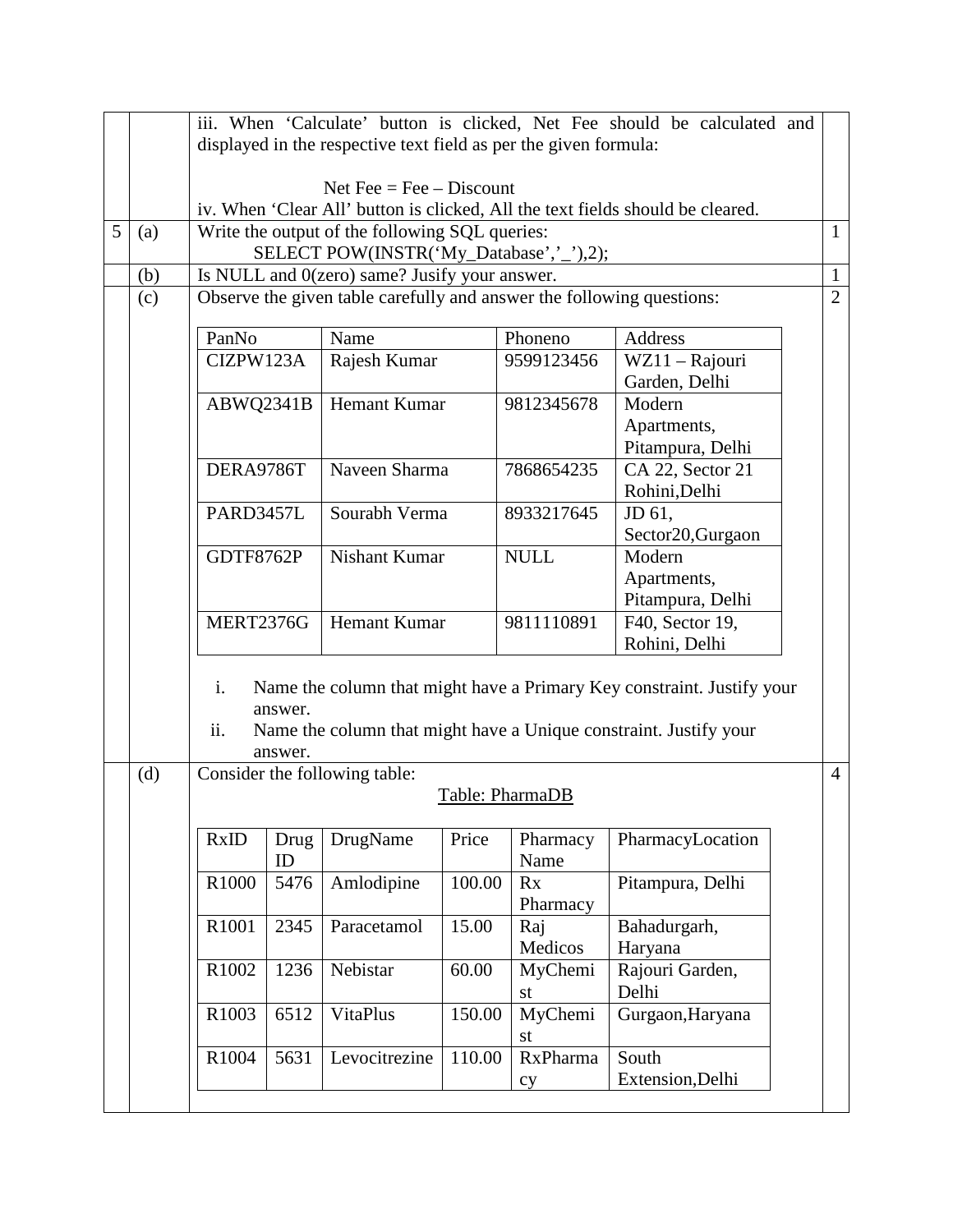|   |     | Write commands in SQL for (i) to (iv):                                  |                                                                            |              |                     |                                                                                  |                |  |
|---|-----|-------------------------------------------------------------------------|----------------------------------------------------------------------------|--------------|---------------------|----------------------------------------------------------------------------------|----------------|--|
|   |     | To increase the price of "Amlodipine" by 50.<br>$\mathbf{1}$ .          |                                                                            |              |                     |                                                                                  |                |  |
|   |     |                                                                         | ii. To display all those medicines whose price is in the range 100 to 150. |              |                     |                                                                                  |                |  |
|   |     | iii. To display the Maximum price offered by pharmacy located in        |                                                                            |              |                     |                                                                                  |                |  |
|   |     | "Gurgaon"                                                               |                                                                            |              |                     |                                                                                  |                |  |
|   |     | iv. To display the Drug ID, DrugName and Pharmacy Name of all the       |                                                                            |              |                     |                                                                                  |                |  |
|   |     |                                                                         | records in descending order of their price.                                |              |                     |                                                                                  |                |  |
|   | (e) |                                                                         |                                                                            |              |                     | On the basis of the Table Pharma , write the output(s) produced by executing the | $\overline{2}$ |  |
|   |     | following queries:                                                      |                                                                            |              |                     |                                                                                  |                |  |
|   |     | i.                                                                      |                                                                            |              |                     | SELECT RxID, DrugName, Price from PharmaDB where PharmacyName                    |                |  |
|   |     |                                                                         | IN ("Rx Parmacy", "Raj Medicos");                                          |              |                     |                                                                                  |                |  |
|   |     |                                                                         |                                                                            |              |                     | ii. SELECT PharmacyName, COUNT(*) FROM PharmaDB GROUP BY                         |                |  |
|   |     |                                                                         | PHARMACY NAME                                                              |              |                     |                                                                                  |                |  |
| 6 | (a) |                                                                         | Write SQL query to create a table "Job" with the following structure:      |              |                     |                                                                                  | $\overline{2}$ |  |
|   |     |                                                                         |                                                                            | Table: Job   |                     |                                                                                  |                |  |
|   |     | Field name                                                              | Datatype                                                                   | Size         | Constraint          |                                                                                  |                |  |
|   |     | J_Code                                                                  | Integer                                                                    | 3            | Primary Key         |                                                                                  |                |  |
|   |     | J_Description                                                           | Varchar                                                                    | 25           | Not Null            |                                                                                  |                |  |
|   |     | J_Chg_Hr                                                                | Integer                                                                    |              |                     |                                                                                  |                |  |
|   |     | J_Lastupdate                                                            | Date                                                                       |              |                     |                                                                                  |                |  |
|   |     |                                                                         |                                                                            |              |                     |                                                                                  |                |  |
|   |     |                                                                         |                                                                            |              |                     |                                                                                  |                |  |
|   | (b) | referential integrity:                                                  |                                                                            |              |                     | Consider the tables given below which are linked with each other and maintains   |                |  |
|   |     |                                                                         |                                                                            | Table: SAP   |                     |                                                                                  |                |  |
|   |     | <b>SAPID</b>                                                            | ItemCode                                                                   | ItemName     |                     | ItemStorage                                                                      |                |  |
|   |     |                                                                         |                                                                            |              |                     | Location                                                                         |                |  |
|   |     | S <sub>1001</sub>                                                       | 1001                                                                       | Receiver     |                     | W12-B3-R24                                                                       |                |  |
|   |     | S1002                                                                   | 1002                                                                       |              | Transponder         | W13-B7-R87                                                                       |                |  |
|   |     | S1003                                                                   | 1003                                                                       |              | <b>Battery Bank</b> | W21-B1-R87                                                                       |                |  |
|   |     | S1004                                                                   | 1004                                                                       | Inverter     |                     | W21-B11-R2                                                                       |                |  |
|   |     | S1005                                                                   | 1005                                                                       | Genset       |                     | W22-B15-R16                                                                      |                |  |
|   |     |                                                                         |                                                                            |              |                     |                                                                                  |                |  |
|   |     |                                                                         |                                                                            | Table: Store |                     |                                                                                  |                |  |
|   |     | StoreID                                                                 | <b>ItemCode</b>                                                            |              | StoreLocation       | ReceivedDate                                                                     |                |  |
|   |     | 1201                                                                    | 1001                                                                       | Hauz Khas    |                     | 2016/05/20                                                                       |                |  |
|   |     | 1202                                                                    | 1002                                                                       |              | Rajouri Garden      | 2016/06/14                                                                       |                |  |
|   |     | 1203                                                                    | 1003                                                                       | Rohini       |                     | 2016/05/06                                                                       |                |  |
|   |     | 1204                                                                    | 1004                                                                       | Hauz Khaas   |                     | 2016/07/15                                                                       |                |  |
|   |     | 1205                                                                    | 1005                                                                       |              | Rajendra Place      | 2016/05/27                                                                       |                |  |
|   |     |                                                                         |                                                                            |              |                     | With reference to the above given tables, write commands in SQL for (i) and (ii) | 6              |  |
|   |     | and output for (iii) below:                                             |                                                                            |              |                     |                                                                                  |                |  |
|   |     |                                                                         |                                                                            |              |                     |                                                                                  |                |  |
|   |     | i. To display the ItemCode, ItemName and ReceivedDate of all the items. |                                                                            |              |                     |                                                                                  |                |  |